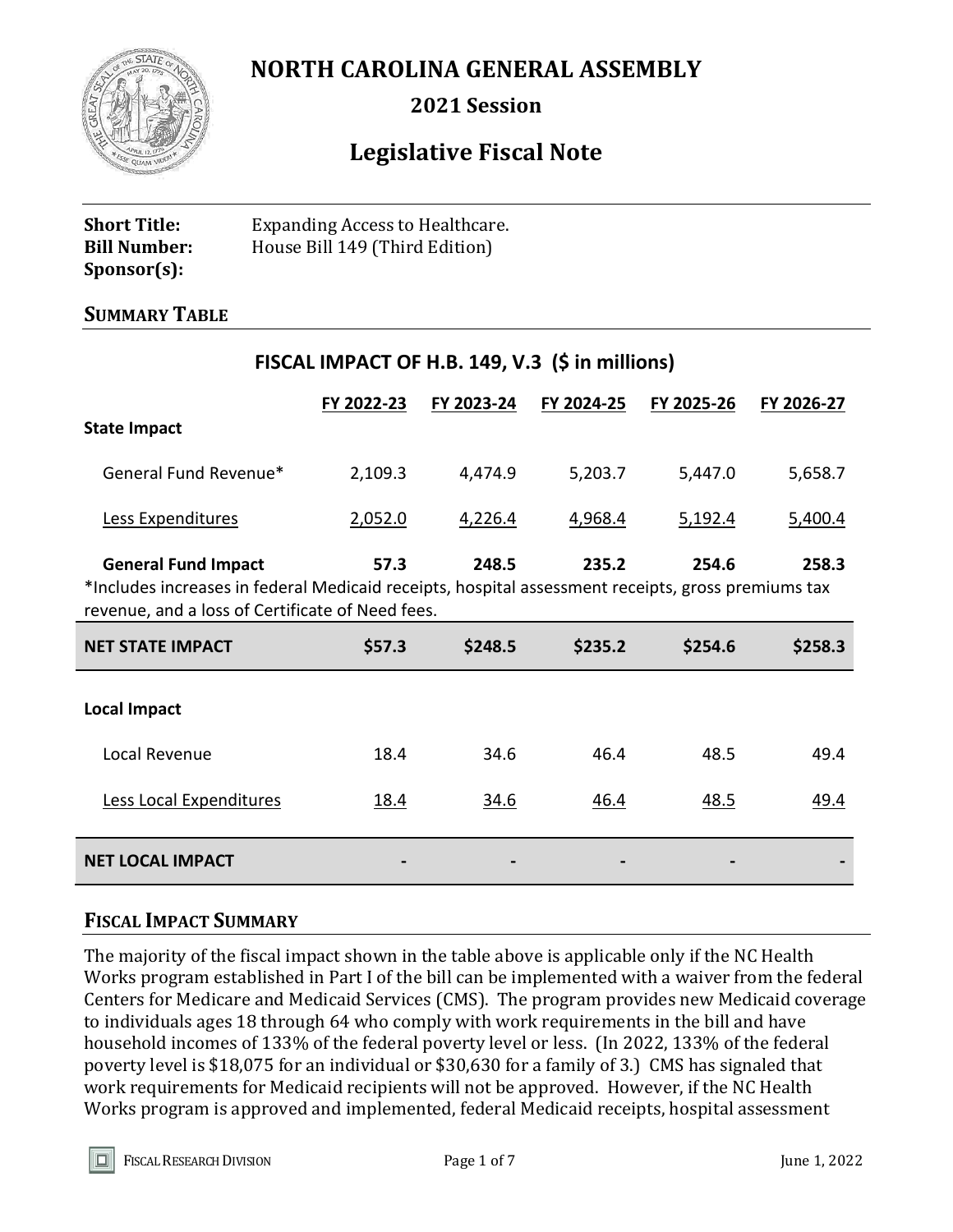receipts, and gross premiums tax revenue will increase and will more than offset the cost of the new program.

County departments of social services, which perform the Medicaid eligibility determinations, would also incur additional costs with the NC Health Works program, but a combination of federal Medicaid receipts and hospital assessment receipts transferred from the State would reimburse counties for the added costs.

Without the implementation of the NC Health Works program, the fiscal impact of the bill would be limited to a relatively small negative impact on General Fund revenues due to the loss of application fees associated with the State's Certificate of Need process. There would be no impact on local finances.

# **FISCAL ANALYSIS**

### **Part I. Medicaid**

Section 1.1 of the bill establishes the NC Health Works program, which provides new Medicaid coverage to individuals ages 18 through 64 with household incomes up to 133% of the federal poverty level who are not currently eligible for full Medicaid benefits. NC Health Works participants would have to comply with work requirements to be eligible for the program.

CMS has taken the position that work requirements will not be approved for Medicaid recipients and has withdrawn approval from all states that previously received approval for work requirements. If work requirements are not approved, the NC Health Works program will not be implemented, and Part I of the bill will not result in the State incurring any additional Medicaid costs. The fiscal analysis below assumes that the program is approved and implemented.

*Department of Health and Human Services (DHHS) Impact*

# *NC Health Works Expenditures*

If the NC Health Works program is implemented January 1, 2023, monthly enrollment in January through June 2023 would average an estimated 445,700 participants, with enrollment ramping up to more than 600,000 by FY 2024-25. Estimated enrollments, service costs, and administrative costs are shown in the table below. Enrollment and cost estimates assume that 6% of applicants who are otherwise eligible for NC Health Works will be disqualified due to the work requirements.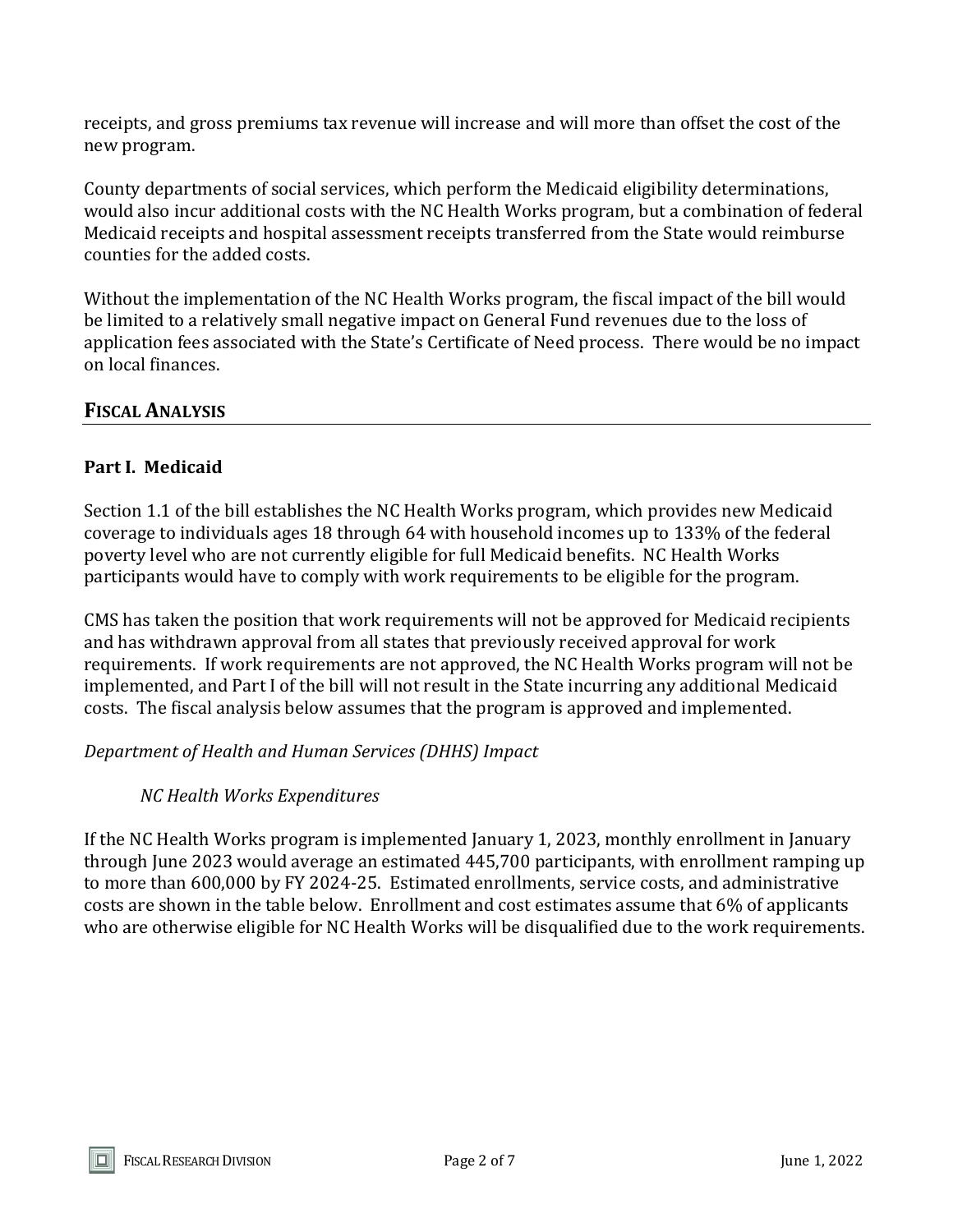| (\$ in millions)                                                                    | <b>FY22-23</b> | <b>FY23-24</b> | <b>FY24-25</b>           | <b>FY25-26</b> | <b>FY26-27</b> |
|-------------------------------------------------------------------------------------|----------------|----------------|--------------------------|----------------|----------------|
|                                                                                     |                |                |                          |                |                |
| Average monthly enrollment                                                          | 445,700        | 521,100        | 609,000                  | 625,300        | 631,500        |
|                                                                                     |                |                |                          |                |                |
| Service costs                                                                       | \$1,988        | \$4,303        | \$5,034                  | \$5,255        | \$5,463        |
| State start-up costs*                                                               | 15             |                | $\overline{\phantom{0}}$ |                |                |
| State administrative costs*                                                         | 31             | 41             | 41                       | 41             | 41             |
| County eligibility checks*                                                          | 18             | 35             | 46                       | 49             | 49             |
| <b>NC HEALTH WORKS COSTS</b>                                                        | \$2,052        | \$4,379        | \$5,121                  | \$5,345        | \$5,553        |
| *Costs associated with verifying and monitoring work requirements are not included. |                |                |                          |                |                |

### *NC Health Works Departmental Receipts*

Federal receipts will cover 90% of the service costs and 50%-75% of the administrative costs for NC Health Works. The remaining costs will be covered through new assessments on hospitals. Section 1.5 establishes the Hospital Health Advancement Assessments, which begin October 1, 2022 with an initial amount needed to fund the nonfederal share of administrative start-up costs. Future assessments will be collected quarterly and are designed to support service costs for the NC Health Works program, as well as ongoing administrative costs. A \$150 million annual State retention amount will also be collected from hospitals and would be used to support the existing State Medicaid program. Estimated program receipts are shown in the table below.

| (\$ in millions)                 | <b>FY22-23</b> | <b>FY23-24</b> | <b>FY24-25</b> | <b>FY25-26</b> | <b>FY26-27</b> |
|----------------------------------|----------------|----------------|----------------|----------------|----------------|
| Federal Medicaid receipts        | \$1,834        | \$3,927        | \$4,593        | \$4,794        | \$4,981        |
| <b>Health Advancement Assmts</b> | 276            | 600            | 671            | 709            | 734            |
| <b>NC HEALTH WORKS RECEIPTS</b>  | \$2,110        | \$4,527        | \$5,264        | \$5,503        | \$5,715        |

### *Other Changes Impacting Medicaid*

Section 1.7 of the bill makes conforming changes to the existing Medicaid program to accommodate the NC Health Works program. The changes are effective July 1, 2023 and are described briefly below.

- An unnecessary hospital assessment adjustment is eliminated in one quarter of FY 2023-24.
- The cost of extending postpartum coverage, as enacted in S.L. 2021-180, would be reduced with the implementation of NC Health Works, and the bill makes a corresponding reduction in the hospital assessment used to fund the nonfederal share of the cost.
- A provision that allows the parents of children placed in the foster care system to retain Medicaid benefits is repealed. The program would not be needed with implementation of NC Health Works.

The combined impact of these changes is a net savings to the State and is shown in the table below.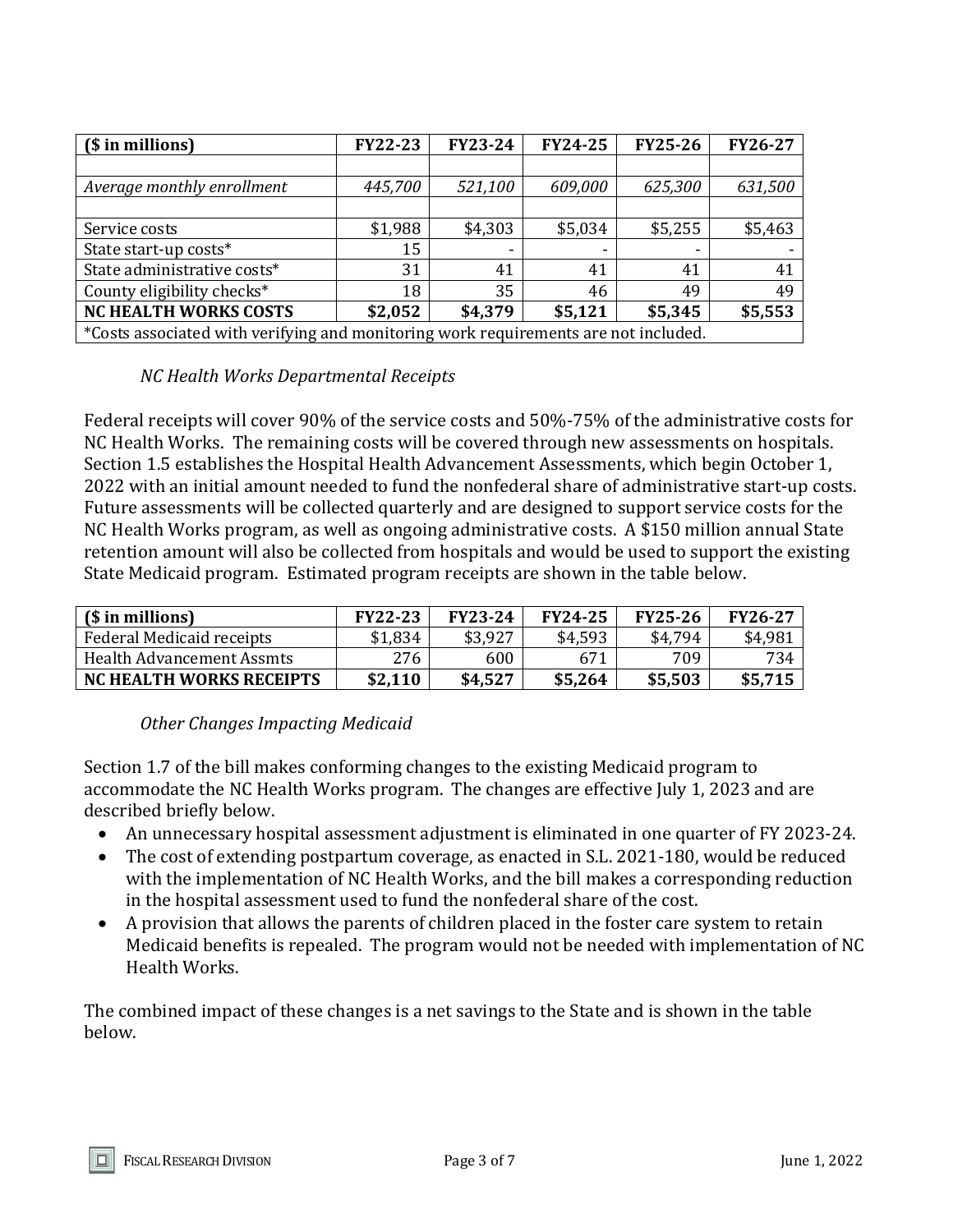| (\$ in millions)             | <b>FY22-23</b>           | <b>FY23-24</b> | <b>FY24-25</b> | <b>FY25-26</b> | <b>FY26-27</b> |
|------------------------------|--------------------------|----------------|----------------|----------------|----------------|
| Total requirements           | $\overline{\phantom{a}}$ | ( \$153)       | ( \$153)       | ( \$153)       | \$153          |
| Federal Medicaid receipts    | -                        | (103)          | (103)          | (103)          | 103            |
| Hospital assessment receipts | -                        | 37             | [32]           | (32)           | 32             |
| <b>NET GF APPROPRIATION</b>  |                          | ( \$13)        | $($ \$18)      | $($ \$18)      | (\$18)         |

### *ARPA Temporary Savings Fund*

The American Rescue Plan Act of 2021 (ARPA) provides an incentive to states that expand Medicaid by offering an additional 5 percentage points on the federal match for the traditional Medicaid population for a period of two years. To qualify for this incentive, a state must cover all individuals in the Medicaid expansion category. Because NC Health Works would exclude individuals who do not meet work requirements, it would not meet the conditions for receipt of the ARPA federal match enhancement. Section 1.3 establishes the ARPA Temporary Savings Fund to hold State savings resulting from the enhanced federal match rate, but no savings are anticipated.

### *Total Impact on Department of Health and Human Services*

The inclusion of a State retention component in the Hospital Health Advancement Assessments and the savings generated in other parts of the Medicaid program combine to produce annual savings to the State Medicaid program, as shown in the table below.

| (\$ in millions)             | <b>FY22-23</b> | <b>FY23-24</b> | <b>FY24-25</b> | <b>FY25-26</b> | <b>FY26-27</b> |
|------------------------------|----------------|----------------|----------------|----------------|----------------|
| Total requirements           | \$2,052        | \$4,226        | \$4,968        | \$5,192        | \$5,400        |
| Federal Medicaid receipts    | 1,834          | 3,824          | 4,490          | 4,691          | 4,879          |
| Hospital assessment receipts | 276            | 563            | 639            | 677            | 701            |
| <b>NET GF APPROPRIATION</b>  | \$58]          | ( \$161)       | ( \$161)       | $($ \$176)     | ( \$180]       |

### *Healthcare Access and Stabilization Program*

Under the Healthcare Access and Stabilization Program (HASP) established in Section 1.10, DHHS is directed to seek federal approval for increased reimbursements to hospitals that can be funded entirely through increased hospital assessment receipts after accounting for the full cost of the Hospital Health Advancement Assessment. Because the increased reimbursement to hospitals would not be effective until the General Assembly enacts other legislation to fund the State share of the increased reimbursements, this provision has no direct fiscal impact.

### *Conditions for Termination of NC Health Works*

Section 1.2 of the bill requires termination of the NC Health Works program if the federal share of the cost of providing NC Health Works coverage drops below 90% or if the nonfederal share of the cost of NC Health Works cannot be fully funded through the sources identified in the bill. If either of these scenarios occur, then coverage would end as expeditiously as possible. DHHS would report to the Joint Legislative Oversight Committee on Medicaid and NC Health Choice annually on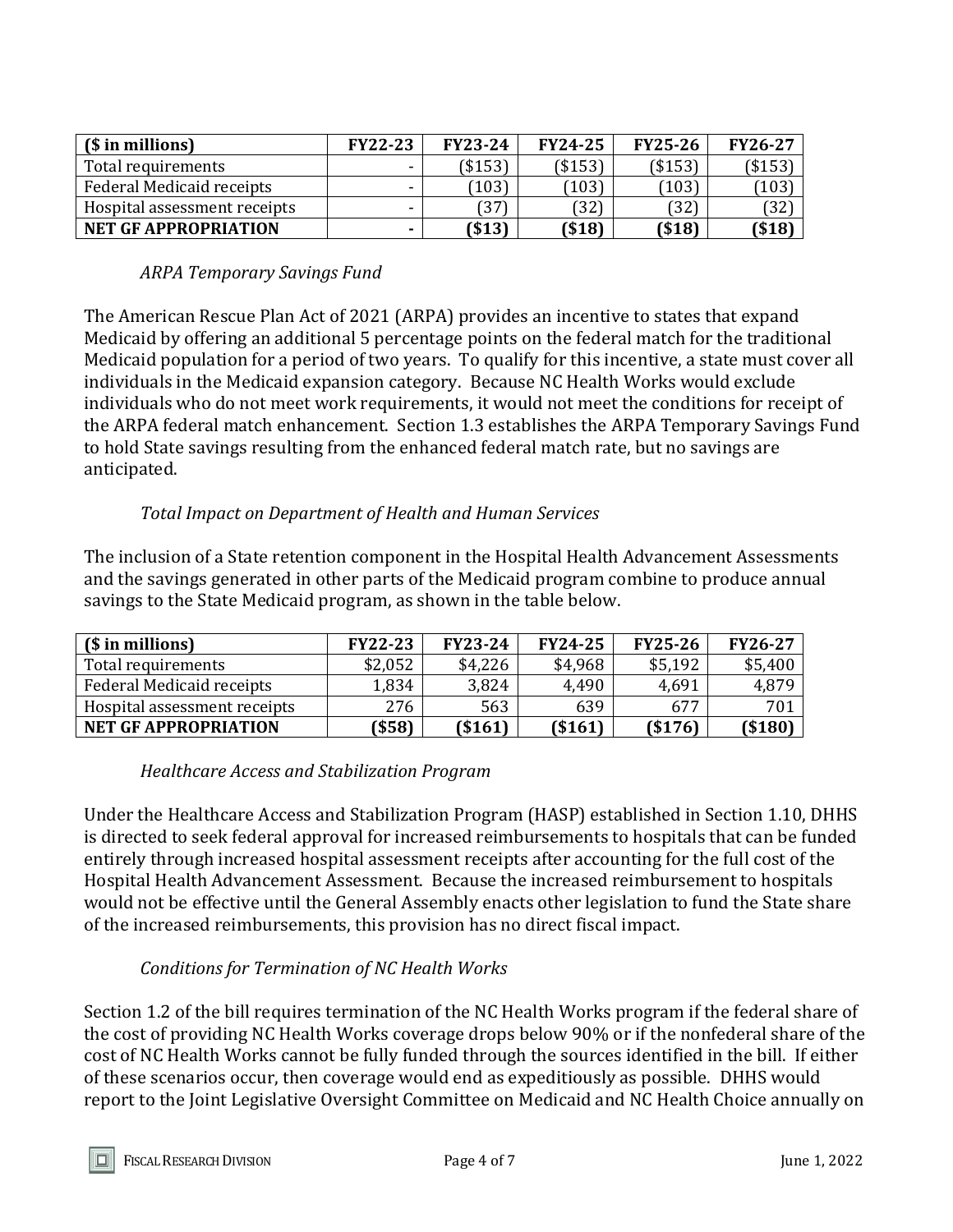the nonfederal share of the cost of NC Health Works coverage compared to the funding available from sources identified in the bill.

### *Gross Premiums Tax Revenue*

In addition to the impact on DHHS, the NC Health Works program would also impact General Fund revenue collected through the gross premiums tax. Medicaid payments to prepaid health plans (PHPs) are taxed the same way that premiums paid to other insurance providers in the State are taxed. With the additional managed care population from the NC Health Works program, total payments to PHPs will increase. The additional revenue collected from Medicaid PHPs will be partially offset by the loss of revenue from some commercial insurers who would lose clients to Medicaid. The projected net increase in General Fund revenue is shown in the table below.

| (\$ in millions)          | <b>FY22-23</b> | FV23-24 | <b>FY24-25</b> | <b>FY25-26</b> | <b>FY26-27</b>              |
|---------------------------|----------------|---------|----------------|----------------|-----------------------------|
| Gross Premiums Tax/GF Rev | -              | \$88    | ᆠᆕ<br>ر ہ      | ¢70<br>. .     | $A = C$<br>$\mathfrak{p}$ , |

### *Local Impact*

County departments of social services are responsible for conducting Medicaid eligibility determinations, and their costs will increase with the implementation of the NC Health Works program. DHHS is directed to use a portion of the Hospital Health Advancement Assessment, and all corresponding federal receipts, to reimburse the county departments for costs incurred due to NC Health Works. The anticipated impact on counties is shown below.

| (\$ in millions)         | <b>FY22-23</b> | <b>FY23-24</b> | <b>FY24-25</b> | <b>FY25-26</b> | <b>FY26-27</b> |
|--------------------------|----------------|----------------|----------------|----------------|----------------|
| Total Expenditures       | \$18.4         | \$34.6         | \$46.4         | \$48.5         | \$49.3         |
| <b>Federal Receipts</b>  | 13.8           | 26.0           | 34.8           | 36.4           | 37.0           |
| State Receipts           | 4.6            | 8.6            | 11.6           | 12.1           | 12.3           |
| <b>Net County Impact</b> |                |                |                |                |                |

### **Part II. Work Requirements for Certain NC Health Works Beneficiaries**

The addition of work requirements for a portion of State Medicaid enrollees will increase administrative costs for the Medicaid program. A combination of additional personnel, new contracts, and updates to data systems would be needed to verify employment and monitor compliance. The additional costs associated with work requirements are not known at this time and are not included in this fiscal note.

### **Part III. Certificate of Need Reform**

Part III exempts the following categories from Certificate of Need (CON) requirements: chemical dependency treatment facilities; ambulatory surgical facilities; psychiatric beds; chemical dependency treatment beds; magnetic resonance imaging; and replacement equipment that costs less than \$4,000,000.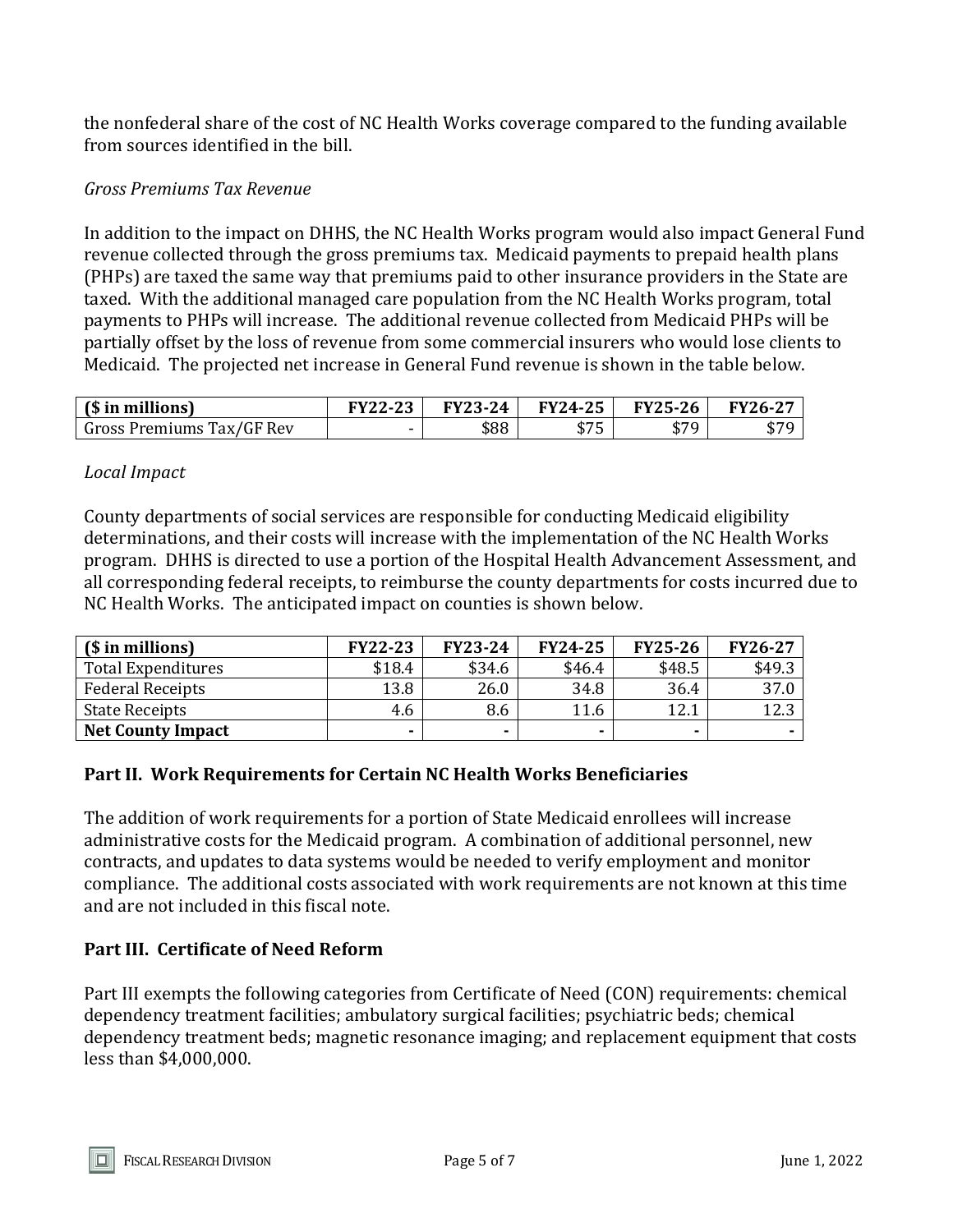Applicants for a CON must include an application filing fee with the CON application. The base fee is \$5,000 with an additional fee of \$0.003 for every dollar of the projected capital cost of the project greater than \$1,000,000. The maximum filing fee is \$50,000, and the fee is not refundable even if the application is denied.

Collected CON application fees are credited to the General Fund as nontax revenue. To the extent that expansions of health services that currently require a CON application will no longer require one, the changes in Part III will impact nontax revenue. Based on historical data, the net reduction in nontax revenue is estimated to be no more than \$750,000 per year.

### **Part IV. Modernizing Nursing Regulations**

Part IV of the bill would modify Article 9A of Chapter 90 to prohibit a person from practicing as an Advanced Practice Registered Nurse (APRN) without a license issued by the North Carolina Board of Nursing (the Board), with specified exceptions. The bill also:

- 1. Defines APRN as an individual in the role of a nurse practitioner (NP), certified nurse midwife (CNM), clinical nurse specialist (CNS), or certified registered nurse anesthetist (CRNA).
- 2. Defines the scope of practice for NPs, CNMs, CNSs, and CRNAs.
- 3. Charges the Board with administration of the licensing program and sets out fees the Board may charge.
- 4. Makes conforming statutory changes.
- 5. Requires the NC Board of Nursing, the NC Medical Board, and the NC State Board of Dental Examiners to adopt rules to implement the changes.

### *Licensure Fees*

Currently, an individual who is an APRN must hold a NC Registered Nurse license through the Board. The bill would establish a fee schedule for APRN licensure as follows:

| <b>License</b>             | <b>Maximum Fee</b><br><b>Authorized</b> |
|----------------------------|-----------------------------------------|
| <b>License Application</b> | \$100                                   |
| License Renewal            | \$100                                   |
| License Reinstatement      | \$180                                   |

### *Impact on State Budget*

The Board's budget and spending occur outside the State treasury and budget. Thus, the collection of fees authorized in the bill and the administrative costs associated with the Board would not impact the State's budget.